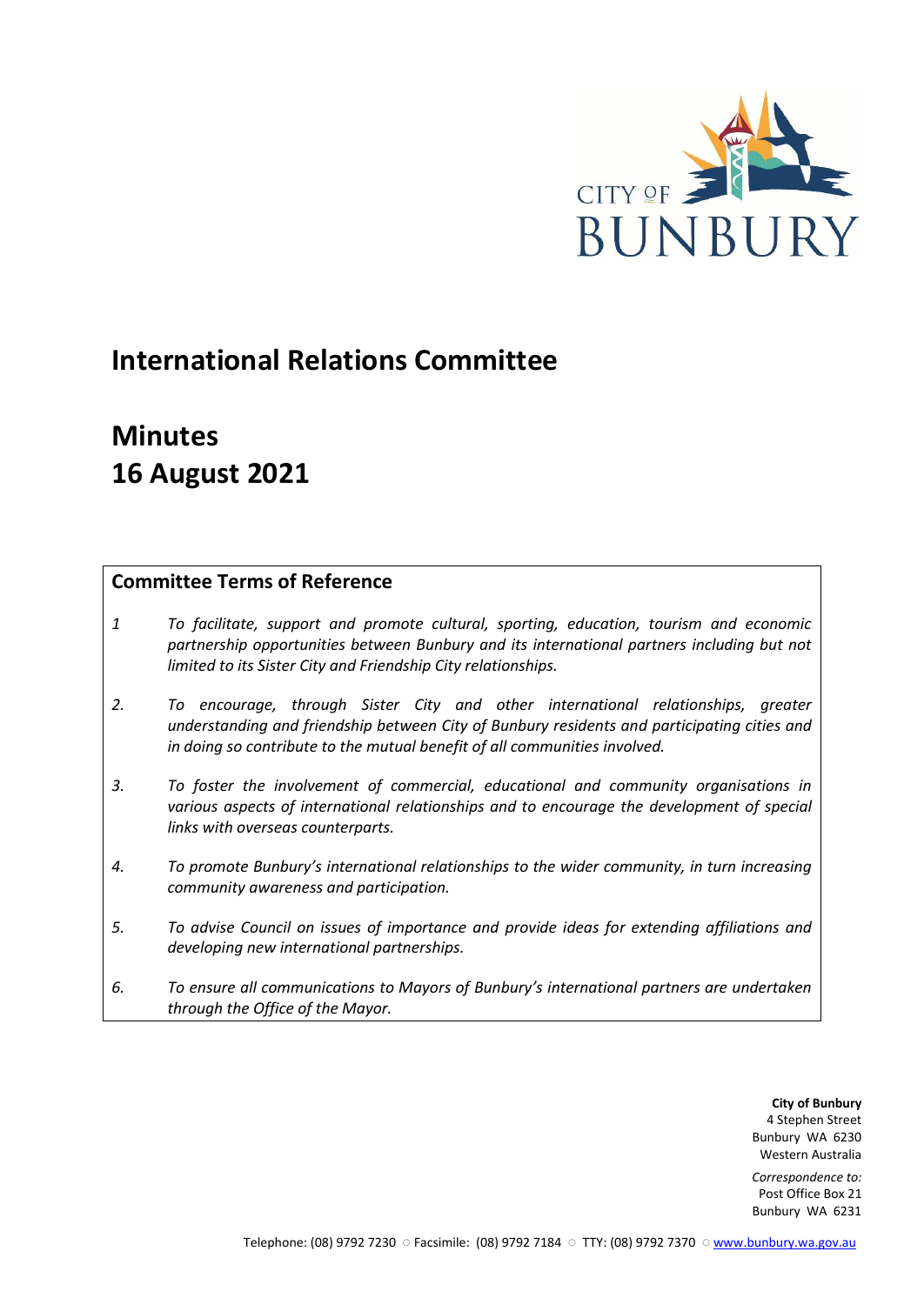## **Table of Contents**

| Item No |      | Subject | Page No |  |  |
|---------|------|---------|---------|--|--|
| 1.      |      |         |         |  |  |
| 2.      |      |         |         |  |  |
| 3.      |      |         |         |  |  |
| 4.      |      |         |         |  |  |
|         | 4.1  |         |         |  |  |
|         | 4.2  |         |         |  |  |
| 5.      |      |         |         |  |  |
| 6.      |      |         |         |  |  |
| 7.      |      |         |         |  |  |
| 8.      |      |         |         |  |  |
|         | 8.1  |         |         |  |  |
|         | 8.2  |         |         |  |  |
|         | 8.3  |         |         |  |  |
| 9.      |      |         |         |  |  |
|         | 10.1 |         |         |  |  |
| 11.     |      |         |         |  |  |
|         |      |         |         |  |  |
|         | 12.1 |         |         |  |  |
|         | 12.2 |         |         |  |  |
| 13.     |      |         |         |  |  |
| 14.     |      |         |         |  |  |
|         |      |         |         |  |  |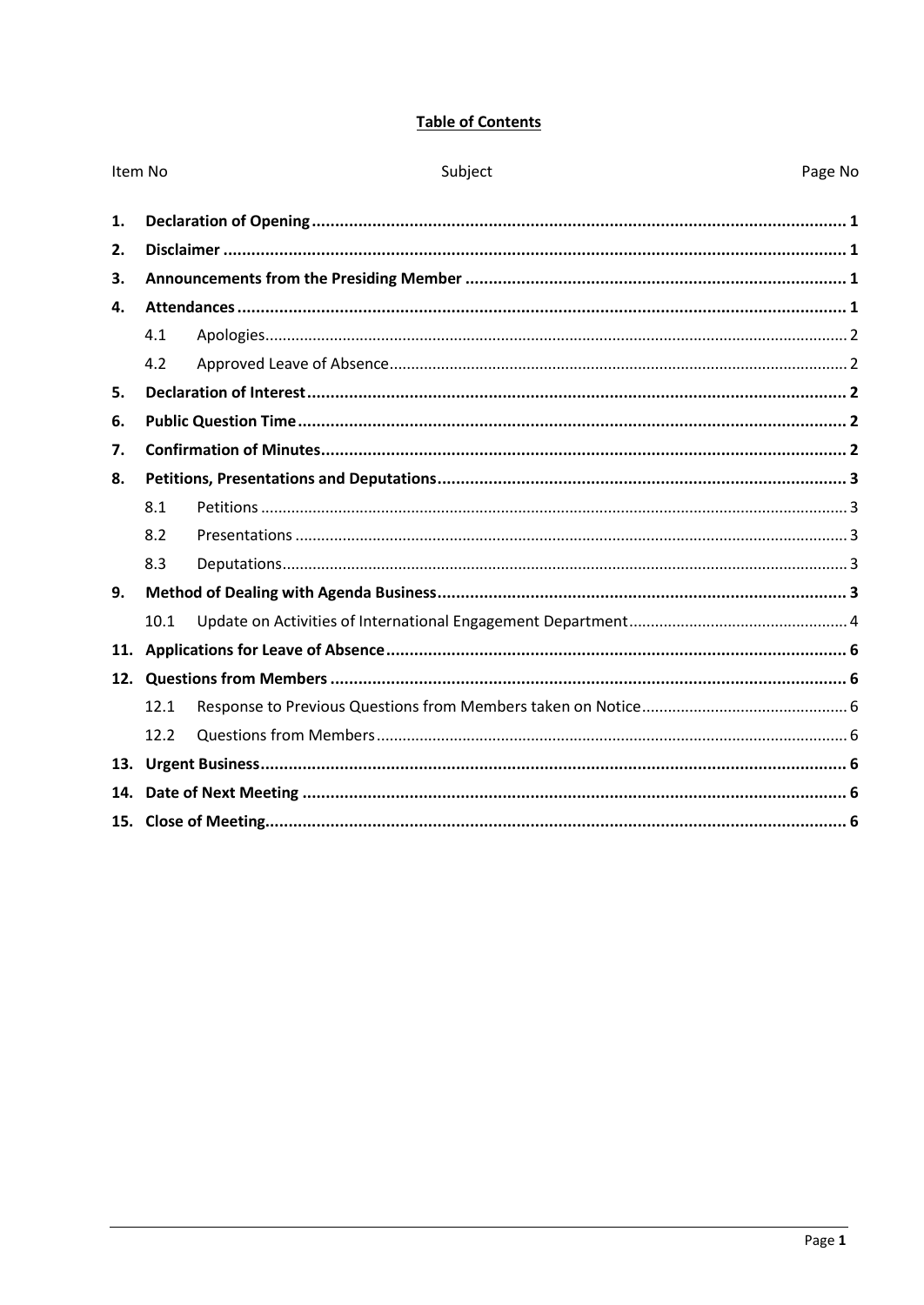# **Acknowledgement of Country**

\_\_\_\_\_\_\_\_\_\_\_\_\_\_\_\_\_\_\_\_\_\_\_\_\_\_\_\_\_\_\_\_\_\_\_\_\_\_\_\_\_\_\_\_\_\_\_\_\_\_\_\_\_\_\_\_\_\_\_\_\_\_\_\_\_\_\_\_\_\_\_\_\_\_\_\_\_\_\_\_\_\_\_\_\_\_\_\_\_\_\_\_\_\_\_

We acknowledge the Traditional Custodians of this land, the Wardandi Noongar people, and pay our respects to Elders past, present and future.

## **Vision**

Bunbury: welcoming and full of opportunities.

## **Organisational Values**

## #WEARECOB

|                     | We are one team                                    |  |  |  |
|---------------------|----------------------------------------------------|--|--|--|
|                     | We keep each other safe                            |  |  |  |
| WE ARE COMMUNITY    | We display empathy and respect                     |  |  |  |
|                     | We have fun and celebrate our successes            |  |  |  |
|                     | We work together to achieve great outcomes         |  |  |  |
|                     | We are open to opportunities                       |  |  |  |
|                     | We actively listen and think things through        |  |  |  |
| <b>WE ARE OPEN</b>  | We are inclusive and treat everyone equally        |  |  |  |
|                     | We are honest and open in our communications       |  |  |  |
|                     | We are open to feedback to improve our performance |  |  |  |
|                     | We lead the change, we own it                      |  |  |  |
|                     | We trust and empower each other                    |  |  |  |
| <b>WE ARE BRAVE</b> | We have the difficult conversations early          |  |  |  |
|                     | We hold ourselves to the highest standard          |  |  |  |
|                     | We have the courage to improve and simplify        |  |  |  |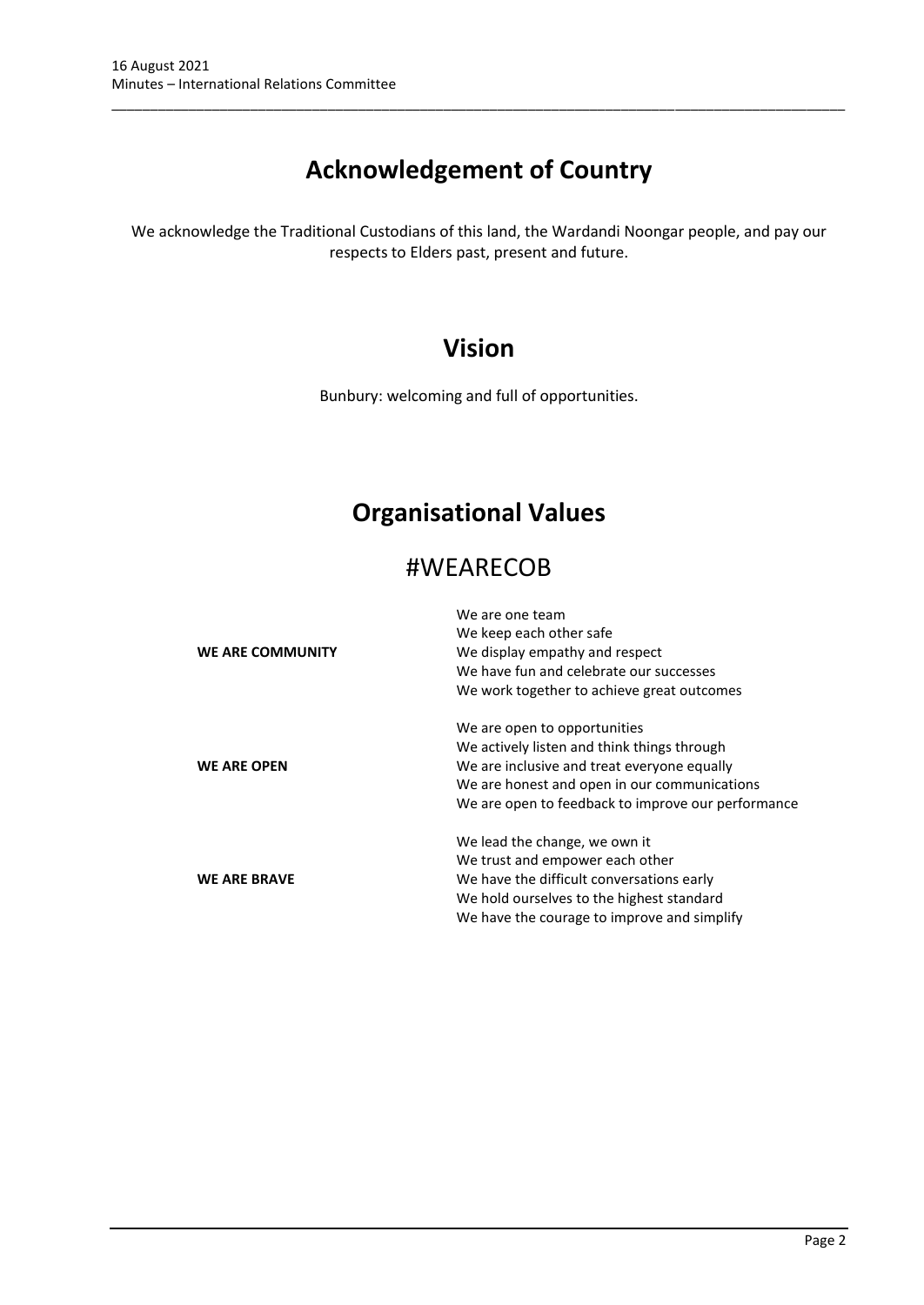

## **International Relations Committee**

## **Minutes 16 August 2021**

Members of the public to note that recommendations made by this committee are not final and will be subject to adoption (or otherwise) at a future meeting of the Bunbury City Council.

## <span id="page-3-0"></span>**1. Declaration of Opening**

Cr Tresslyn Smith was the Presiding Member. Cr Smith declared the meeting open at 4:01PM.

## <span id="page-3-1"></span>**2. Disclaimer**

Not applicable to this committee.

## <span id="page-3-2"></span>**3. Announcements from the Presiding Member**

Cr Smith announced that the Agenda Item put to Council 10 August 2021 to move the International Relations Committee to an advisory/steering group was rejected and that the International Relations Committee would remain a Committee of Council past 16 October 2021.

Cr Brown requested through the chair, that the Committee be advised anytime throughout the meeting, the Committee can vote to suspend standing orders, should the Committee need to discuss items outside of the agenda.

### <span id="page-3-3"></span>**4. Attendances**

| COMMITTED INCHINGIO. |                                 |  |  |
|----------------------|---------------------------------|--|--|
| <b>Member Name</b>   | <b>Representing</b>             |  |  |
| Cr Tresslyn Smith    | <b>Presiding Member</b>         |  |  |
| Cr Todd Brown        | Councillor                      |  |  |
| Valda Smith          | <b>Community Representative</b> |  |  |
| Shamara Williams     | <b>Community Representative</b> |  |  |
| Helena Sahm          | <b>Community Representative</b> |  |  |
| <b>Brooke Gray</b>   | <b>Community Representative</b> |  |  |

#### *Committee Members:*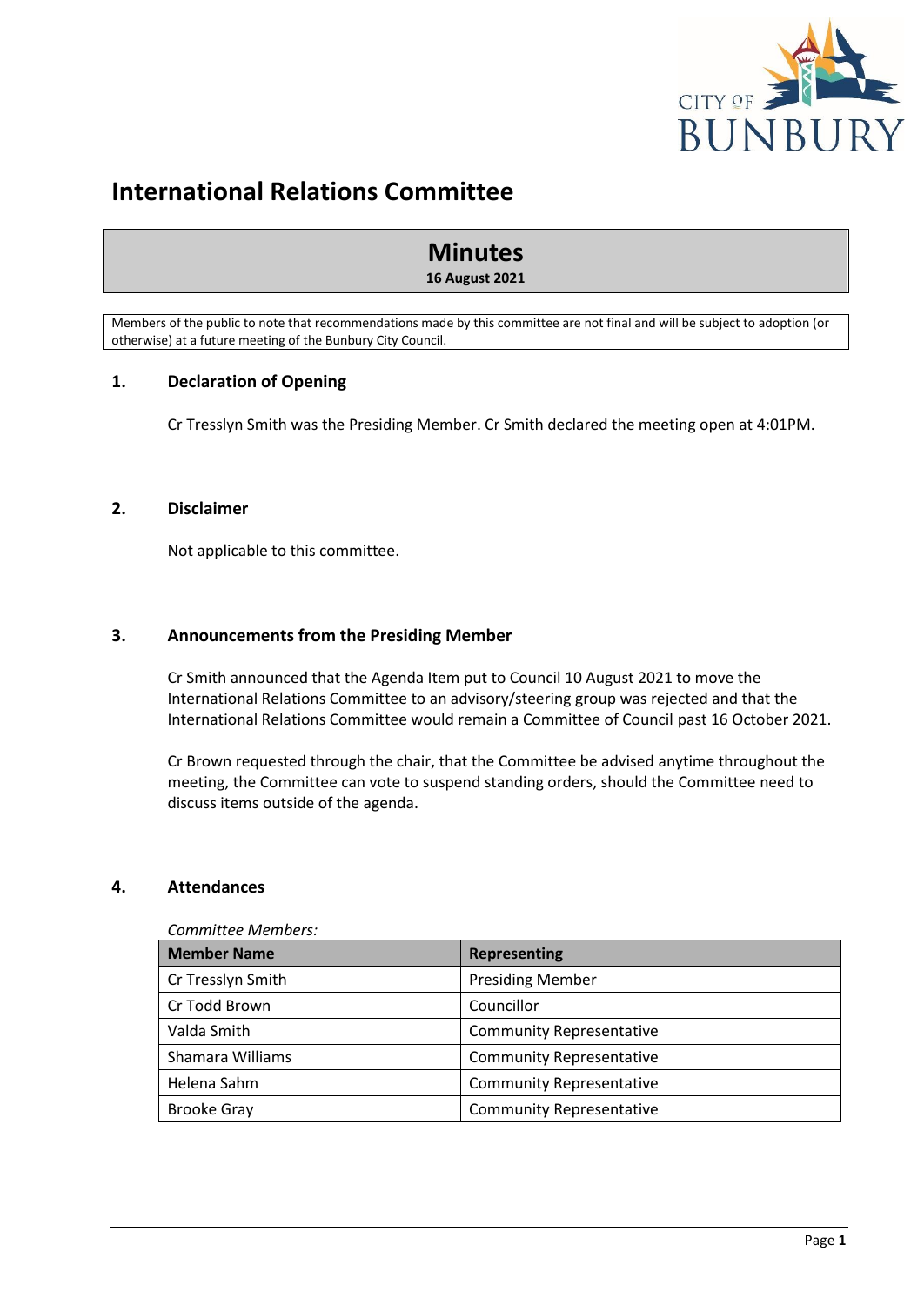#### *Support Staff:*

| l Name           | <b>Title</b>                     |
|------------------|----------------------------------|
| Kristen Anderson | Team Leader Economic Development |
| Kylie Tucker     | International Engagement Officer |

\_\_\_\_\_\_\_\_\_\_\_\_\_\_\_\_\_\_\_\_\_\_\_\_\_\_\_\_\_\_\_\_\_\_\_\_\_\_\_\_\_\_\_\_\_\_\_\_\_\_\_\_\_\_\_\_\_\_\_\_\_\_\_\_\_\_\_\_\_\_\_\_\_\_\_\_\_\_\_\_\_\_\_\_\_\_\_\_\_\_\_\_\_\_\_

### <span id="page-4-0"></span>**4.1 Apologies**

Mr Paul Springate, Mr John Taylor, Mrs Felicity Farnell, Ms Lyn Farrell, Ms Pauline Vukelic, Mr Gary Barbour and Mrs Felicity Anderson were apologies for the meeting.

## <span id="page-4-1"></span>**4.2 Approved Leave of Absence**

Mrs Janice Platt was on approved Leave of Absence.

### <span id="page-4-2"></span>**5. Declaration of Interest**

IMPORTANT: Committee members to complete a "Disclosure of Interest" form for each item on the agenda in which they wish to disclose a financial/proximity/impartiality interest. They should give the form to the Presiding Member before the meeting commences. After the meeting, the form is to be forwarded to the Administration Services Section for inclusion in the Corporate Financial Disclosures Register.

Nil

### <span id="page-4-3"></span>**6. Public Question Time**

Nil

## <span id="page-4-4"></span>**7. Confirmation of Minutes**

The Minutes of the meeting of the International Relations Committee Meeting held 1 July 2021 have been circulated.

### **Recommendation**

The Minutes of the International Relations Committee Meeting held 1 July 2021, are confirmed as a true and accurate record.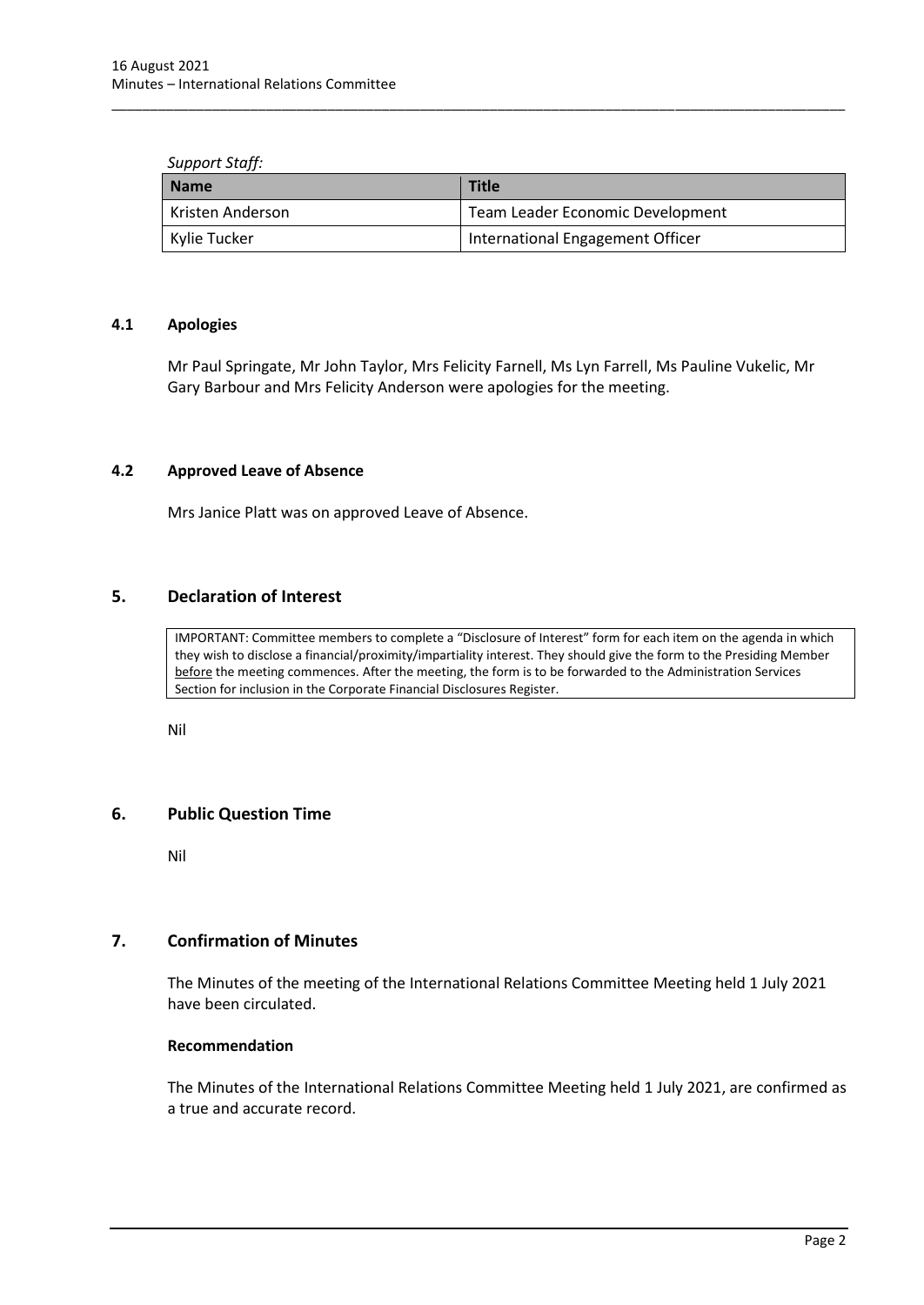## **Outcome of the Meeting held 16 August 2021**

The recommendation was moved Mrs Valda Smith, seconded Ms Brooke Gray.

\_\_\_\_\_\_\_\_\_\_\_\_\_\_\_\_\_\_\_\_\_\_\_\_\_\_\_\_\_\_\_\_\_\_\_\_\_\_\_\_\_\_\_\_\_\_\_\_\_\_\_\_\_\_\_\_\_\_\_\_\_\_\_\_\_\_\_\_\_\_\_\_\_\_\_\_\_\_\_\_\_\_\_\_\_\_\_\_\_\_\_\_\_\_\_

The Presiding Member put the motion to the vote, and it was adopted to become the Committee's decision on the matter.

## **Committee Decision**

The Minutes of the International Relations Meeting held on 1 July 2021 be confirmed as a true and correct record.

CARRIED 6 votes "for" / Nil votes "against"

## <span id="page-5-0"></span>**8. Petitions, Presentations and Deputations**

## <span id="page-5-1"></span>**8.1 Petitions**

Nil

### <span id="page-5-2"></span>**8.2 Presentations**

Nil

### <span id="page-5-3"></span>**8.3 Deputations**

Nil

## <span id="page-5-4"></span>**9. Method of Dealing with Agenda Business**

Items are dealt with in the order that they appear.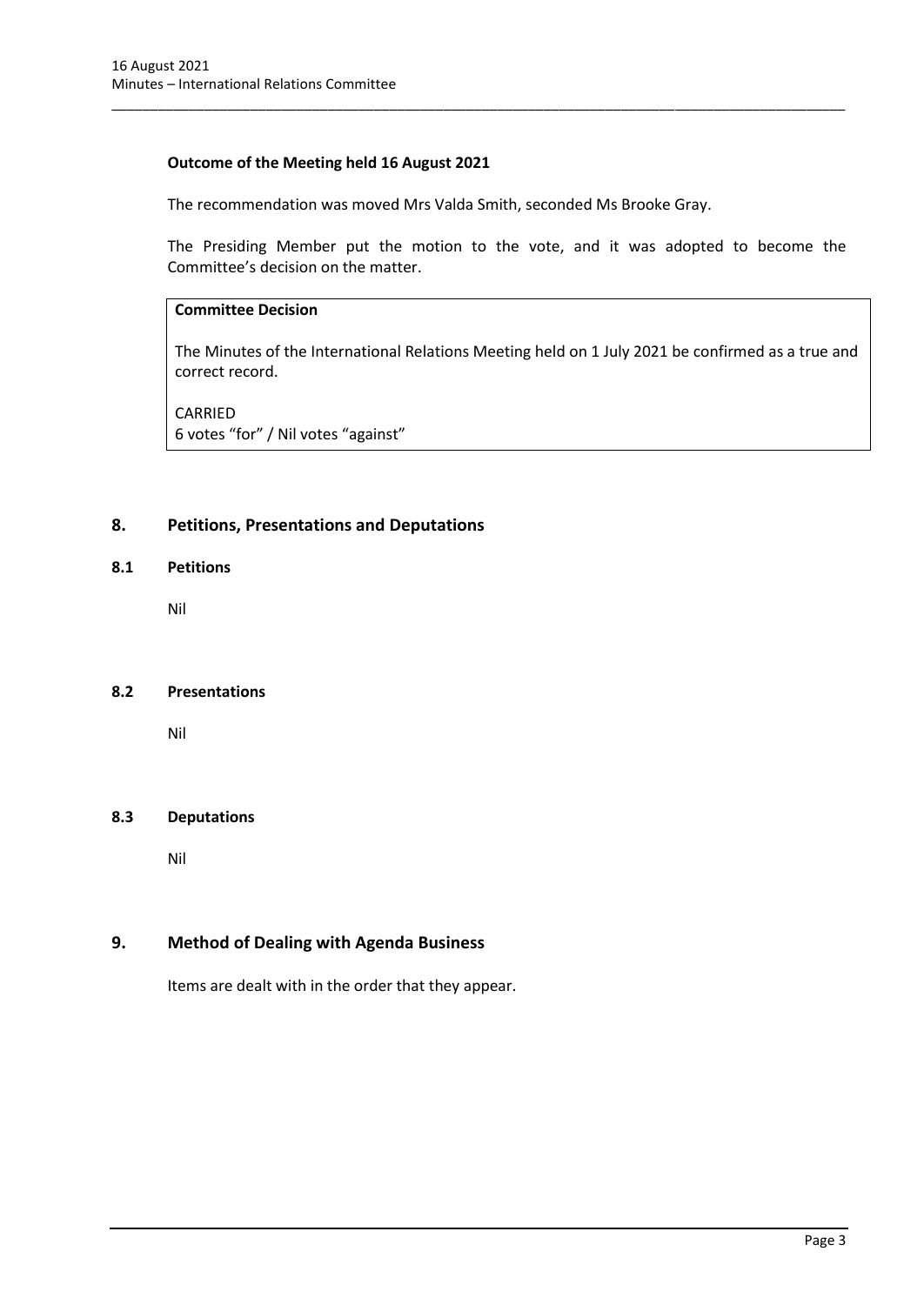## **10. Reports**

#### <span id="page-6-0"></span>**10.1 Update on Activities of International Engagement Department**

| <b>File Ref:</b>            | COB/523                                                          |   |                             |  |
|-----------------------------|------------------------------------------------------------------|---|-----------------------------|--|
| <b>Applicant/Proponent:</b> | Internal Report                                                  |   |                             |  |
| <b>Responsible Officer:</b> | Kristen Anderson, Team Leader Economic Development               |   |                             |  |
| <b>Responsible Manager:</b> | Felicity Anderson, Manager City Growth                           |   |                             |  |
| <b>Executive:</b>           | Gary Barbour, Director Sustainable Communities                   |   |                             |  |
| <b>Authority/Discretion</b> | Advocacy                                                         |   | Review                      |  |
|                             | Executive/Strategic                                              |   | Quasi-Judicial              |  |
|                             | Legislative                                                      | ⊠ | <b>Information Purposes</b> |  |
| <b>Attachments:</b>         | Appendix 1: International Relations Committee Update August 2021 |   |                             |  |

\_\_\_\_\_\_\_\_\_\_\_\_\_\_\_\_\_\_\_\_\_\_\_\_\_\_\_\_\_\_\_\_\_\_\_\_\_\_\_\_\_\_\_\_\_\_\_\_\_\_\_\_\_\_\_\_\_\_\_\_\_\_\_\_\_\_\_\_\_\_\_\_\_\_\_\_\_\_\_\_\_\_\_\_\_\_\_\_\_\_\_\_\_\_\_

#### **Summary**

The purpose of this report is to inform the Committee on the activities of the International Engagement Office.

### **Executive Recommendation**

That the International Relations Committee note the activity as **attached** at Appendix 1.

### **Strategic Relevance**

| Theme 1<br>Goal | Our Community and Culture<br>A safe, healthy and cohesive community, with a rich cultural life, and<br>supportive social environment.                  |
|-----------------|--------------------------------------------------------------------------------------------------------------------------------------------------------|
| Objective 1.3   | A welcoming community, where diverse cultures are valued, and<br>residents have a sense of belonging                                                   |
| Theme 1<br>Goal | Our Community and Culture<br>A safe, healthy and cohesive community, with a rick cultural life, and<br>supportive social environment                   |
| Objective 1.4   | Arts, culture, heritage and events that enrich our understanding and<br>enjoyment of life, celebrate our identity and bring the community<br>together. |

#### **Regional Impact Statement**

There is no regional impact with this report.

### **Background**

There are ongoing programs run by the City of Bunbury through our long-term, formal sister and friendship city relationships, as well as events and programs guided by the International Relations Department strategic framework. This item is designed to outline their status and future directions.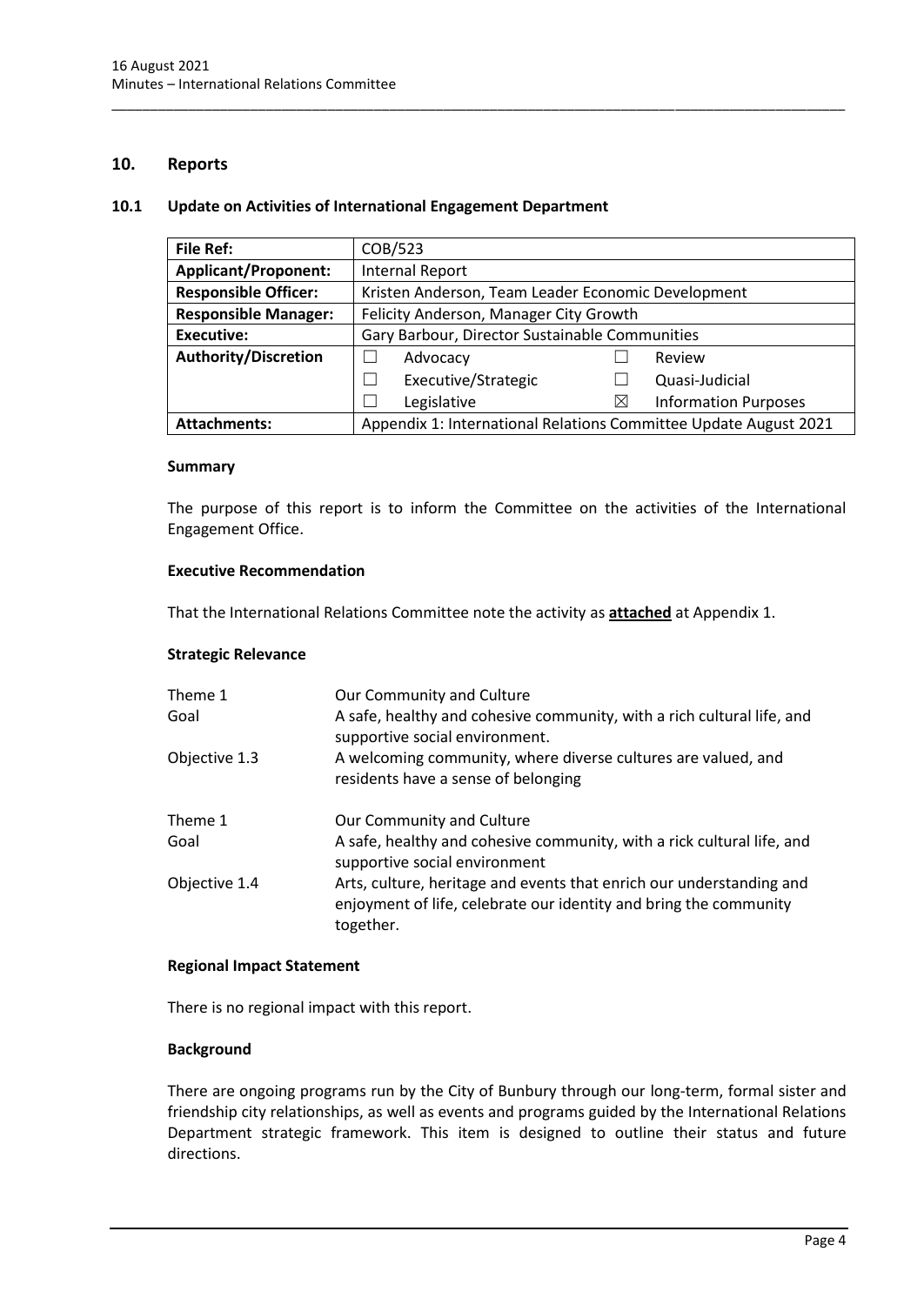## **Council Policy Compliance**

There is no Council Policy applicable to this report.

### **Legislative Compliance**

*Local Government Act 1995.*

### **Officer Comments**

Current and future events and activities are outlined in the report.

## **Analysis of Financial and Budget Implications**

There are no financial or budgetary implications arising from the recommendations of this report.

\_\_\_\_\_\_\_\_\_\_\_\_\_\_\_\_\_\_\_\_\_\_\_\_\_\_\_\_\_\_\_\_\_\_\_\_\_\_\_\_\_\_\_\_\_\_\_\_\_\_\_\_\_\_\_\_\_\_\_\_\_\_\_\_\_\_\_\_\_\_\_\_\_\_\_\_\_\_\_\_\_\_\_\_\_\_\_\_\_\_\_\_\_\_\_

### **Community Consultation**

Nil

### **Councillor/Officer Consultation**

Not applicable.

### **Applicant Consultation**

Not applicable.

### **Timeline: Council Decision Implementation**

Not applicable.

### **Outcome of the Meeting held 16 August 2021**

The recommendation (as printed) was moved by Ms Brooke Gray, seconded Mrs Valda Smith.

The Presiding Member put the motion to the vote, and it was adopted to become the Committee's decision on the matter.

## **Committee Decision**

That the International Relations Committee noted the report tabled by

CARRIED 6 votes "for" / Nil votes "against"